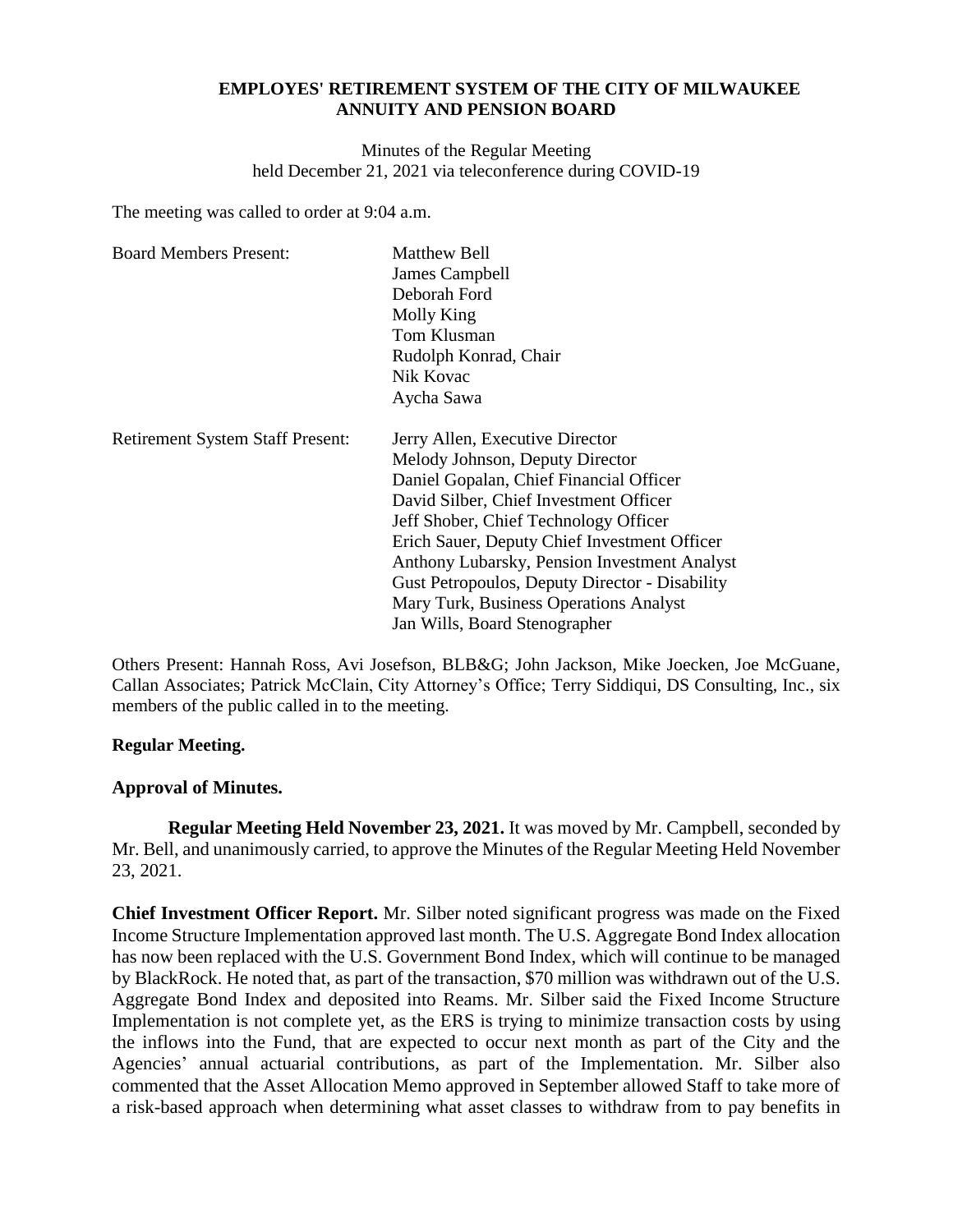December, as Staff is currently using opportunities when they arise to offset the Fund's overweight to Private Equity, which is illiquid, with an underweight to Public Equity.

As a matter of information, Board members received the December 21, 2021 Performance Update. Mr. Sauer noted the Fund as of November 30, 2021, had a value of \$6.01 billion. He said the Fund return of -1.3%, gross of fees, underperformed the blended benchmark by eight basis points. Mr. Sauer commented that the Fund outperformed in the year-to-date, one-, five-, 10- and 20-year time periods, and underperformed in the 15-year period, net of fees. He said the primary November relative performance driver was Style Bias, which detracted 27 basis points, primarily from the Fund's Value- and Small-Cap exposures. Mr. Sauer said within Manager Selection, Loomis Sayles was the main detractor with -8 basis points. Offsetting the Fund's underperformance, he noted, were the Fund's Real Estate Managers adding 25 basis points. Mr. Sauer stated as of December 17, the Fund return was up 1.1% in December, bringing the year-to-date return to 15.6%, net of fees. He noted the Fund's approximate value is \$6.08 billion and 13 out of the Fund's 15 active mandates are outperforming year to date, net of fees. Mr. Sauer said the Total Fund, along with all of the Fund's assets classes, are exceeding their respective benchmarks year to date, net of fees. He commented that year-to-date, the Fund has generated investment gains of \$859.3 million, paid benefits and expenses of \$421.0 million and received contributions of \$107.1 million. Mr. Sauer said the monthly withdrawals for November were \$15 million from the NT S&P 500 Index, \$5 million from DFA US Small Cap Value, \$4 million from BlackRock R1000 Value, \$3 million from Earnest, \$3 million from Polen, and \$2 million from DFA US Large Cap Value. Discussion ensued.

Mr. Konrad advised that the Annuity and Pension Board may vote to convene in closed session on the following item as provided in Section 19.85(1)(e), Wisconsin State Statutes, to deliberate or negotiate the purchasing of public properties, the investing of public funds, or conducting other specified public business, whenever competitive or bargaining reasons require a closed session. The Board may then vote to reconvene in open session following the closed session.

It was moved by Mr. Campbell and seconded by Mr. Bell to convene in closed session. The motion prevailed by the following roll call vote: AYES: Ms. Ford, King, and Sawa; Messrs. Bell, Campbell, Klusman, Konrad, and Kovac. NOES: None.

The meeting convened in closed session at 9:17 a.m.

The meeting reconvened in open session at 9:36 a.m.

**Approval of Hedge Fund of Funds Manager Search Finalists.** It was moved by Mr. Bell, seconded by Ms. King, and unanimously carried, to approve the Approval of Hedge Fund of Funds Manager Search Finalists recommended by the investment consultant.

**Investment Committee Report.** Mr. Bell reported that at its December 9th meeting, Staff provided a performance update. He said Staff also discussed the tentative timelines for both the implementation of the Fund's new Fixed Income structure and for the Hedge Fund of Funds Manager Search, respectively. Mr. Bell commented that Staff presented two Approval items, one was an Update to the Statement of Investment Policy, and the other was to approve a contract Amendment with BlackRock. He noted the main changes with the Investment Policy had to do with incorporating the new Fixed Income structure changes into the Policy that were approved in November. Mr. Bell commented that the main change in the BlackRock contract Amendment was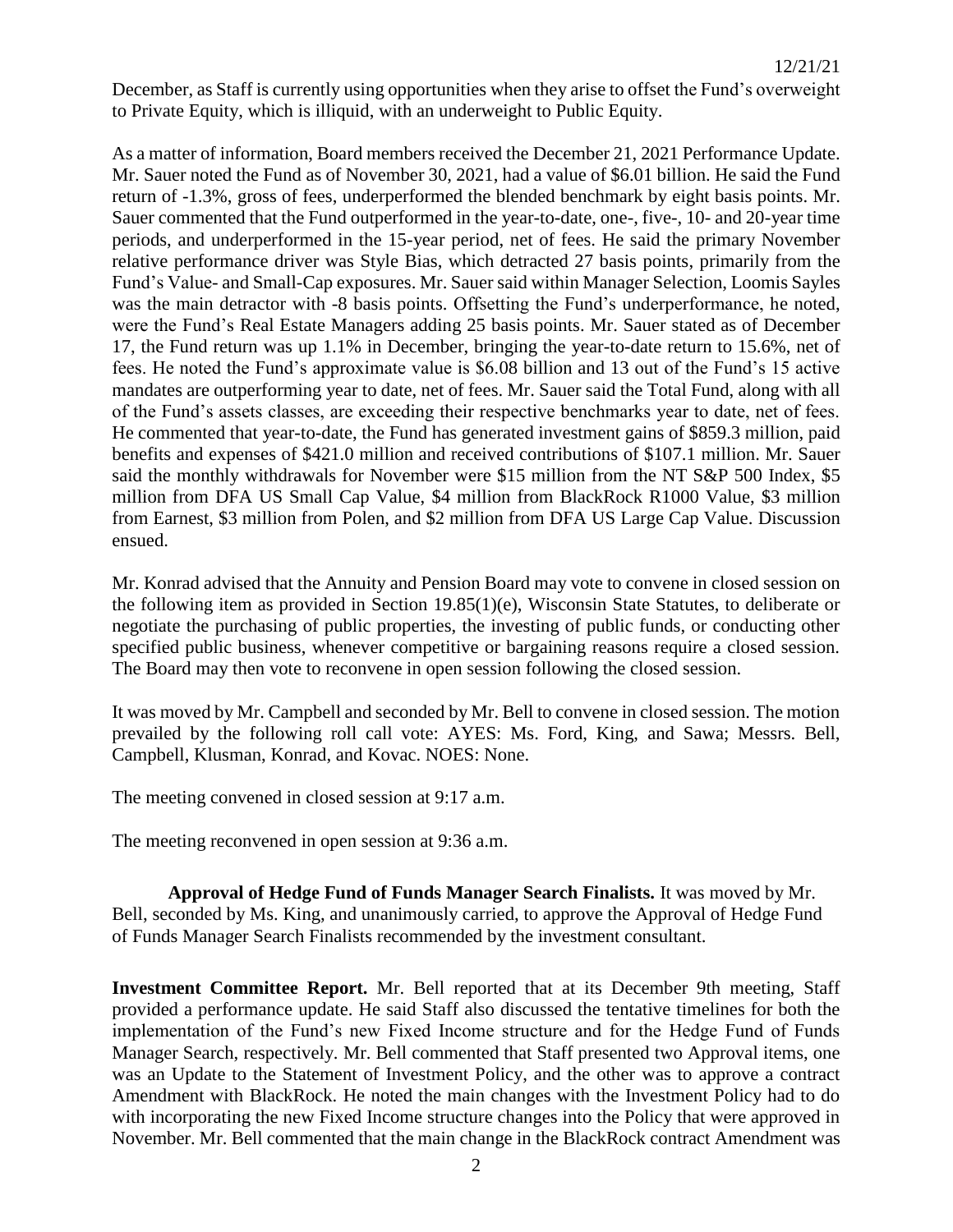to allow BlackRock to replace the Fund's current investment in the U.S. Aggregate Bond Index with a new investment into BlackRock's U.S. Government Bond Index. He said since delaying approval of the BlackRock contract Amendment would have likely made it difficult to make meaningful progress before the end of 2021 in implementing what Callan says is a better riskadjusted Fixed Income structure. Mr. Bell reported that Staff utilized its authority to execute an investment-related contract that was approved by the Investment Committee as provided under Board Rule VII.G.2.b. He said Staff next presented a tentative 2022 Due Diligence schedule. He added that UBS, the Fund's Hedge Fund of Funds manager, gave a presentation to the Committee. Mr. Bell then concluded that the Investment Committee recommended approval of the "Approval of Statement of Investment Policy Update."

**Approval of Statement of Investment Policy Update.** It was moved by Mr. Campbell, seconded by Mr. Bell, and unanimously carried, to approve the Approval of Statement of Investment Policy Update.

**Administration & Operations Committee Report.** Ms. King, Vice-Chair, reported that she chaired the December 15, 2021 meeting in absence of the Chair. She noted the Committee went in to closed session to discuss the mailing services request for quote. (RFQ) Only the current vendor, United Mailing Services (UMS), responded to the RFQ. CMERS has had a contract with UMS since May 2017, which is due to expire in April 2022. Ms. King added that two vendors did not respond to the RFQ and two vendors replied that they do not have the capability to respond to CMERS' request. She noted UMS proposed an annual price increase of \$220 and that the attorney is drafting the contract for the March A&O meeting. Ms. King said the next item discussed was a technical correction to the 2020 Expense Reimbursement Report which is before the Board for approval today. She noted it was a non-fiscal impact correction that was identified by the CMERS Staff who consulted the auditors. She said the third item on the Committee agenda was the audit report, which was also done in closed session. Ms. King said they accepted and placed on file all three audit reports provided by CLA (CliftonLarsonAllen). She noted the audits discussed were Assessment of Entity Level Controls, Contribution Process Audit, and Investment Management Process. She commented that all three audit reports were clean with no findings or recommendations at this time. She added that two other items were also discussed -- the IT Project Portfolio as well as the Organizational/Personnel Update, which provided a progress update on recruitment of current vacancies. Ms. King also requested a referral from the Board regarding an internalaudit for the election process of T. She said the last audit was in 2009 and the Board did not adhere to the recommendation.

**Approve Technical Correction to 2020 Expense Reimbursement Report.** It was moved by Mr. Klusman, seconded by Ms. King, and unanimously carried, to approve the Approve Technical Correction to 2020 Expense Reimbursement Report.

At this point, Mr. Konrad took the meeting out of order to agenda item VIII.A. Pending Litigation Report.

Mr. Konrad advised that the Annuity and Pension Board may vote to convene in closed session on the following item as provided in Section 19.85(1)(g), Wisconsin State Statutes, to confer with legal counsel concerning strategy to be adopted by the body with respect to litigation in which it is or is likely to become involved. The Board may then vote to reconvene in open session following the closed session.

# **A. Pending Litigation Report.**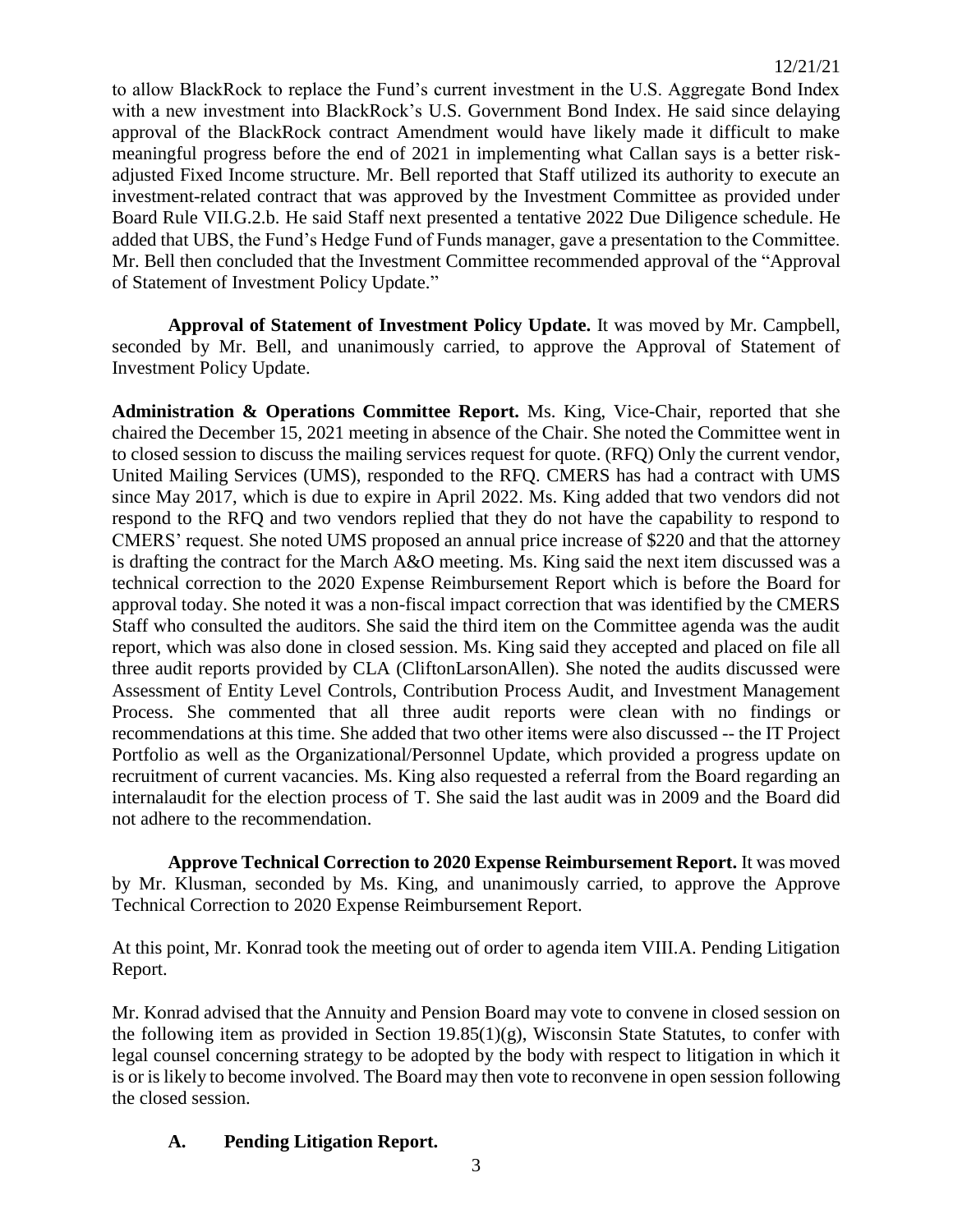It was moved by Mr. Campbell and seconded by Mr. Bell to convene in closed session. The motion prevailed by the following roll call vote: AYES: Ms. Ford, King, and Sawa; Messrs. Bell, Campbell, Klusman, Konrad, and Kovac. NOES: None.

The Board convened in closed session at 9:48 a.m.

The Board reconvened in open session at 10:16 a.m.

Mr. Konrad returned the meeting to agenda item V. New Business.

#### **New Business.**

**Retirements, Death Claims, and Refunds (November).** Mr. Allen presented the following activity for the month of November 2021.

| <b>Active Death Benefits reported</b>          | \$0.00       |
|------------------------------------------------|--------------|
| Deferred Death                                 | \$41,447.46  |
| Deferred Death-Member Only Refund              | \$3,093.83   |
| <b>Ordinary Death Benefits reported</b>        | \$219,870.16 |
| <b>Retired Death Benefits reported</b>         | \$76,002.38  |
| Survivor Death – Termination Benefits reported | \$4,251.70   |
| Refund of Member Contributions paid            | \$191,645.84 |

It was moved by Mr. Campbell, seconded by Ms. Ford, and unanimously carried, to approve the Retirements, Death Claims, and Refunds (November).

**Conference Requests – December 2021 Board Meeting.** Staff noted there were no requests this month to attend conferences.

**Proposed 2022 Board and Committee Meeting Dates.** Discussion ensued. The schedule of Board and Committee Meeting Dates were approved and placed on file.

**Review of Board Rule II.A.2.** Mr. Konrad noted this Board rule governs the composition of the Board. He noted the provision being discussed regarding membership on the Board states "The City Comptroller, ex-officio, or, in case of sickness or absence, his or her deputy." Mr. Klusman asked for reconciliation from the City Attorney on the Board Rule as he stated Chapter 36 says the Comptroller does not provide for a surrogate. He said Common Council members or Board members do not have the opportunity to appoint a surrogate to sit in their place. He also noted the Deputy Comptroller does not have fiduciary education like the other Board members. City Attorney McClain said the rule tracks State law, which recognizes the capacity for the Deputy Comptroller to serve in the place of the Comptroller as the State Statute puts it, "in absence or disability." Mr. McClain said the ERS rules capture what State law already recognizes which is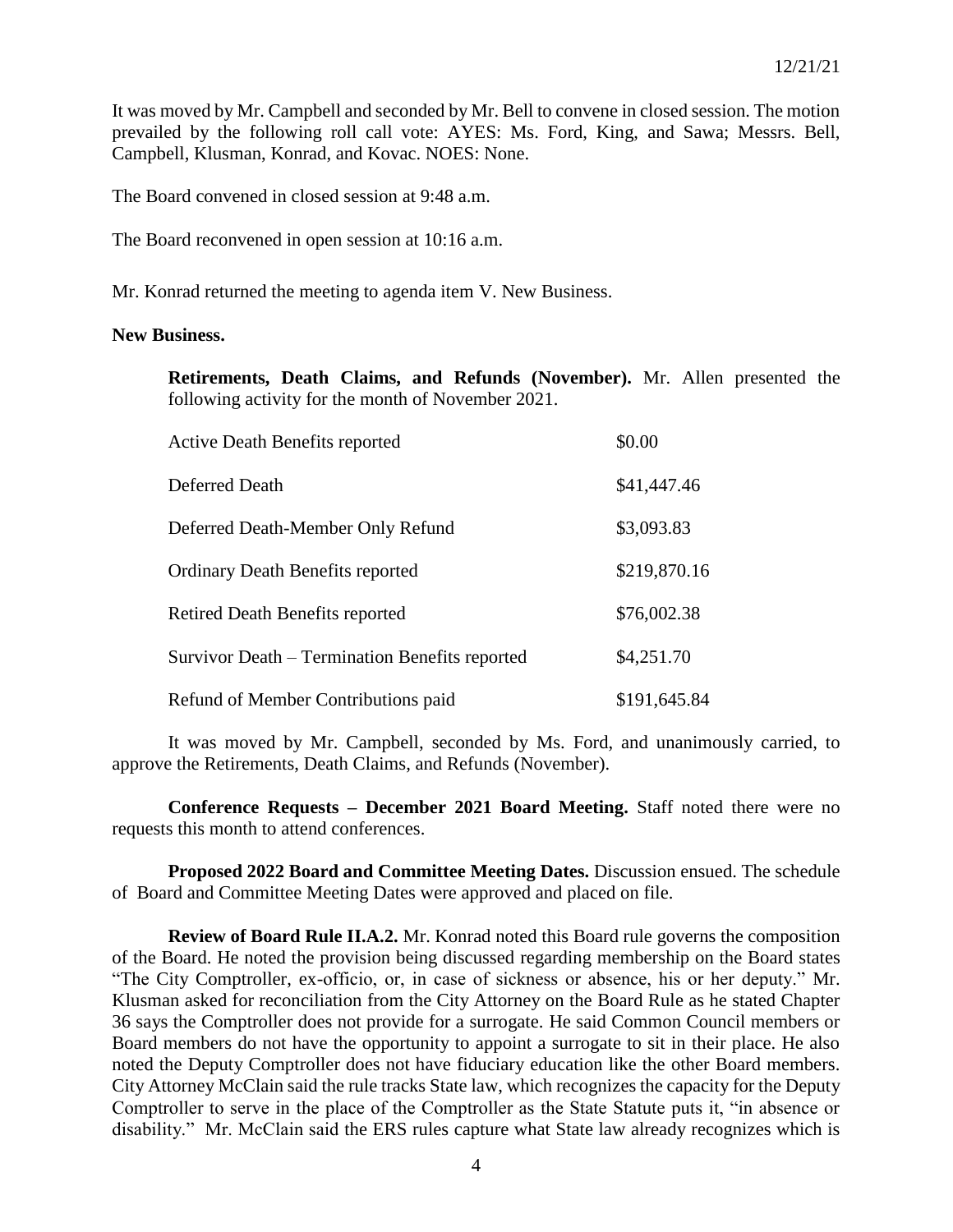that the Comptroller's Deputy can stand in for the Comptroller under certain circumstances and because the Comptroller's position on the Board is ex-officio, related to the office, it is appropriate for the Deputy to be able to stand in and exercise those duties of the office, which include, serving as a Trustee. He commented that the Board Rule reflects a commonly understood notion that is already reflected in State law, and because it is an ex-officio position, it is logical that it would apply to the Trustee obligations as well. Mr. Klusman asked that it be in writing to show where the authority comes from. Mr. Klusman also requested that the Deputy Comptroller receive fiduciary education. Mr. McClain said he would be happy to provide a formal opinion to the Board.

# **Medical Reports.**

**All Duty & Ordinary Disability Applications & Re-examinations (December).** It was moved by Ms. King, seconded by Mr. Klusman, and unanimously carried, to approve the Duty & Ordinary Disability Applications & Re-examinations (December).

**All Duty & Ordinary Disability Applications & Re-examinations (December).** Staff presented certifications (December 2021) of the Fire and Police Medical Panel Physicians and the Medical Council relative to Duty & Ordinary Disability Retirement benefits as follows:

| Recommendation |
|----------------|
| Approval       |
| Approval       |
| Recommendation |
| Approval       |
| Approval       |
| Approval       |
| Approval       |
| Recommendation |
| Approval       |
| Recommendation |
| Approval       |
| Recommendation |
| Approval       |
| Approval       |
| Approval       |
|                |

It was moved by Ms. King, seconded by Mr. Klusman, and unanimously carried, to approve the Duty & Ordinary Disability Applications & Re-examinations (December).